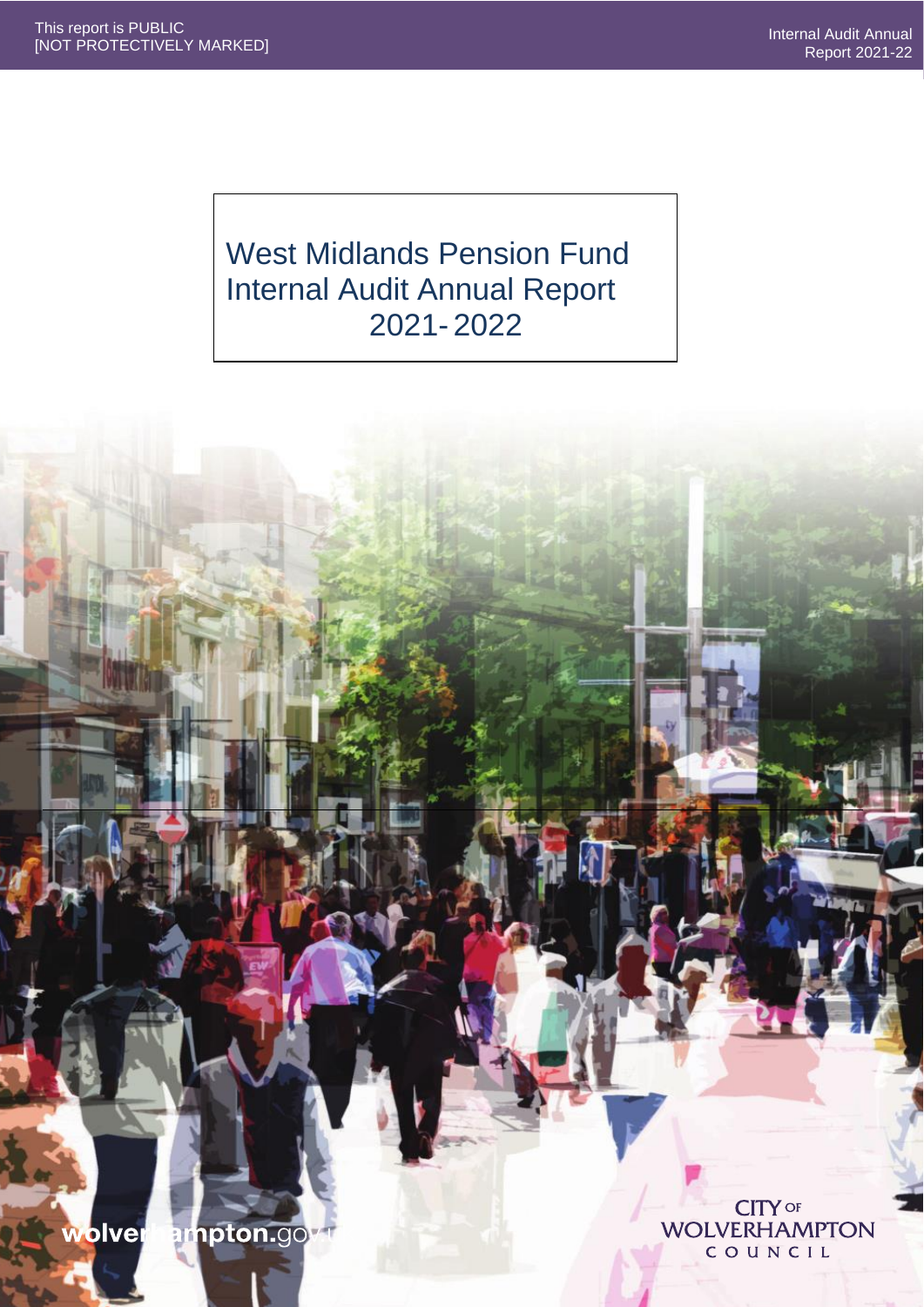#### *Introduction*

Our internal audit work for the period from 1 April 2021 to 31 March 2022 was carried out in accordance with the approved Internal Audit Plan. The plan was constructed in such a way as to allow us to make a statement on the adequacy and effectiveness of the Fund's governance, risk management and control processes. In this way our annual report provides one element of evidence that helps to confirm the control environment of the Fund and supports, amongst others, the Annual Governance Statement for the City of Wolverhampton Council which it is required to make to accompany its annual financial statements. This is only one aspect of the assurances available to the Fund as to the adequacy of governance, risk management and control processes. Other sources of assurance on which the Fund may rely, could include:

- The work of the External Auditors (Grant Thornton)
- The result of any quality accreditation
- The outcome of any visits by Her Majesty's Revenues and Customs (HMRC)
- Other pieces of consultancy or third- party work designed to alert the Fund to areas of improvement
- Other external review agencies

As stated above, the framework of assurance comprises a variety of sources and not only the internal audit service. However, Internal Audit holds a unique role as the only independent source of assurance on all internal controls. Internal Audit is therefore central to this framework of assurance and is required to acquire an understanding not only of the Fund's risks and its overall whole control environment but also all sources of assurance where appropriate.

In this way, Internal Audit will be able to indicate whether key controls are adequately designed and effectively operated, regardless of the sources of that assurance.

The definition of internal audit, as described in the Public Sector Internal Audit Standards, is "Internal Auditing is an independent, objective assurance and consulting activity designed to add value and improve an organisation's operations. It helps an organisation accomplish its objectives by bringing a systematic, disciplined approach to evaluate and improve the effectiveness of risk management, control and governance processes."

Internal audit activity is organisationally independent and further details behind the framework within which internal audit operates, can be found in the internal audit charter.

## *Executive Summary*

As the providers of internal audit to West Midlands Pension Fund, we are required to provide the Executive Director, Pensions Committee and Pensions Board with an opinion on the adequacy and effectiveness of the Fund's governance, risk management and control processes. In giving our opinion it should be noted that assurance can never be absolute. The most that internal audit can provide is reasonable assurance that there are no major weaknesses in governance, risk management and control processes. We have considered:

- All audits undertaken for the year ended 31 March 2022.
- Any follow-up action taken in respect of audits from previous periods.
- Any key recommendations not accepted by management and the consequent risks.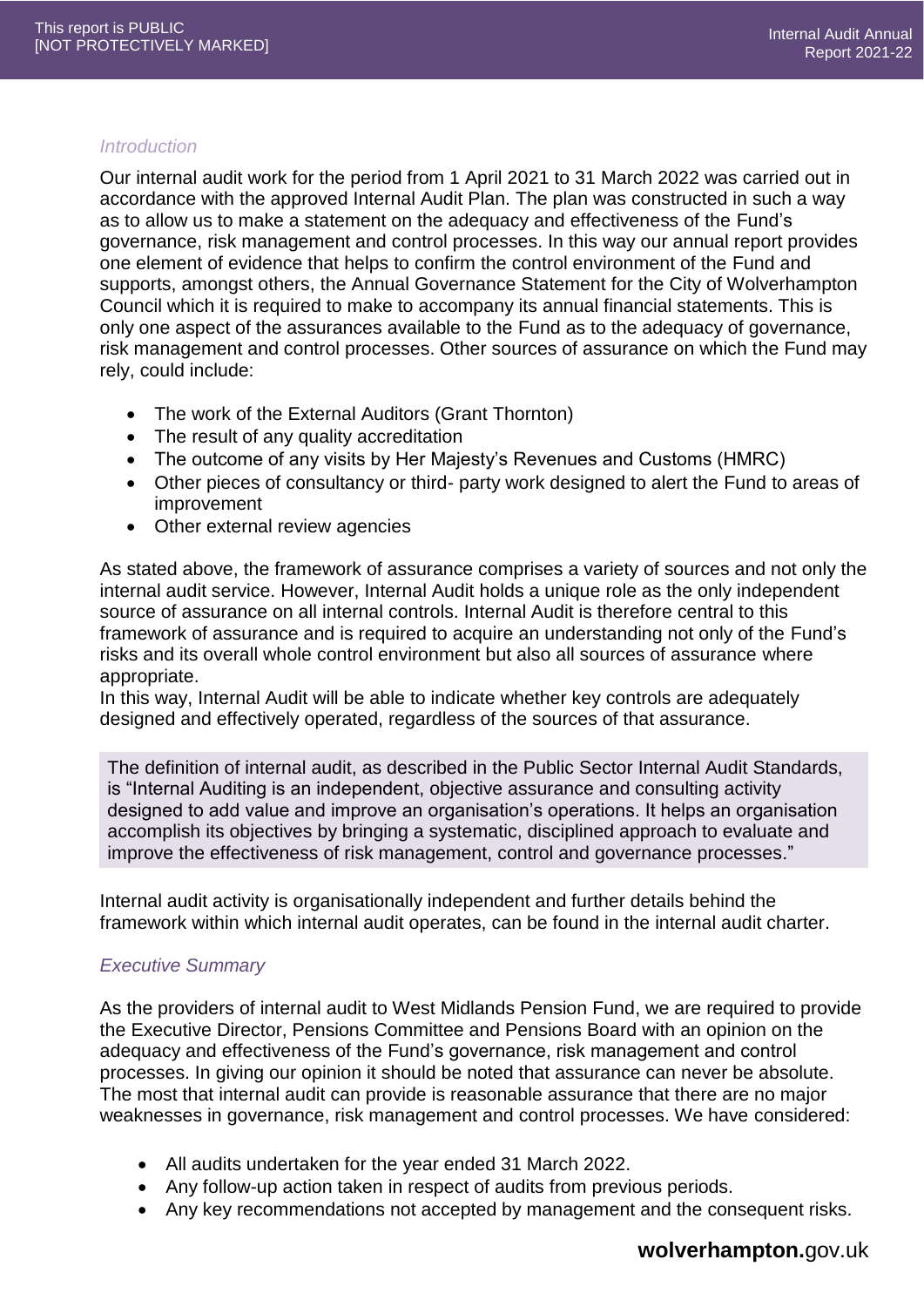- Any limitations which may have been placed on the scope of internal audit.
- The Fund's Risk Register.

#### *Internal Audit Opinion*

We have conducted our audits in accordance with the Public Sector Internal Audit Standards. Within the context of the parameters set out above, our opinion is as follows:

Based on the work undertaken during the year, the implementation by management of the recommendations made, and the assurance made available to the Fund by other providers as well as directly by Internal Audit, Internal Audit can provide reasonable assurance that the Fund has adequate and effective governance, risk management and internal control processes.

In reaching our opinion, the following factors were taken into particular consideration:

- We have had unfettered access to all records and employees during 2021-2022.
- The need for management to plan appropriate and timely action to implement our and other assurance providers' recommendations.
- Key areas of significance identified as a result of our audit work performed in the year.

#### *Compliance with the Public Sector Internal Audit Standards*



The internal audit service follows the Public Sector Internal Audit Standards, and the Code of Ethics that form part of the standards,

## *Summary of work completed*

A detailed written report and action plan is prepared and issued for every review where appropriate. The responsible employee is asked to respond to the report by completing and returning an action plan. This response shows what actions have been taken or are planned in relation to each recommendation.

Further, an audit opinion is provided for each report issued, this sets out our overall opinion regarding the control environment for the area audited. The opinion provided will be one of the following options:

| No Assurance                                                                                                                                                                                                                                                                         | Limited                                                                                                                                                                                                                                                 | Satisfactory                                                                                                                                                                                                                                                 | Substantial                                                                                                                                                                                                                      |  |
|--------------------------------------------------------------------------------------------------------------------------------------------------------------------------------------------------------------------------------------------------------------------------------------|---------------------------------------------------------------------------------------------------------------------------------------------------------------------------------------------------------------------------------------------------------|--------------------------------------------------------------------------------------------------------------------------------------------------------------------------------------------------------------------------------------------------------------|----------------------------------------------------------------------------------------------------------------------------------------------------------------------------------------------------------------------------------|--|
| Immediate action is required to<br>address fundamental gaps,<br>weaknesses or non-<br>compliance identified. The<br>system of governance, risk<br>management and control is<br>inadequate to effectively<br>manage risks to the<br>achievement of objectives in<br>the area audited. | Significant gaps, weaknesses or<br>non-compliance were identified.<br>Improvement is required to the<br>system of governance, risk<br>management and control to<br>effectively manage risks to the<br>achievement of objectives in the<br>area audited. | There is a generally sound<br>system of governance, risk<br>management and control in<br>place. Some issues, non-<br>compliance or scope for<br>improvement were identified<br>which may put at risk the<br>achievement of objectives in the<br>area audited | A sound system of<br>governance, risk management<br>and control exists, with<br>internal controls operating<br>effectively and being<br>consistently applied to support<br>the achievement of objectives<br>in the area audited. |  |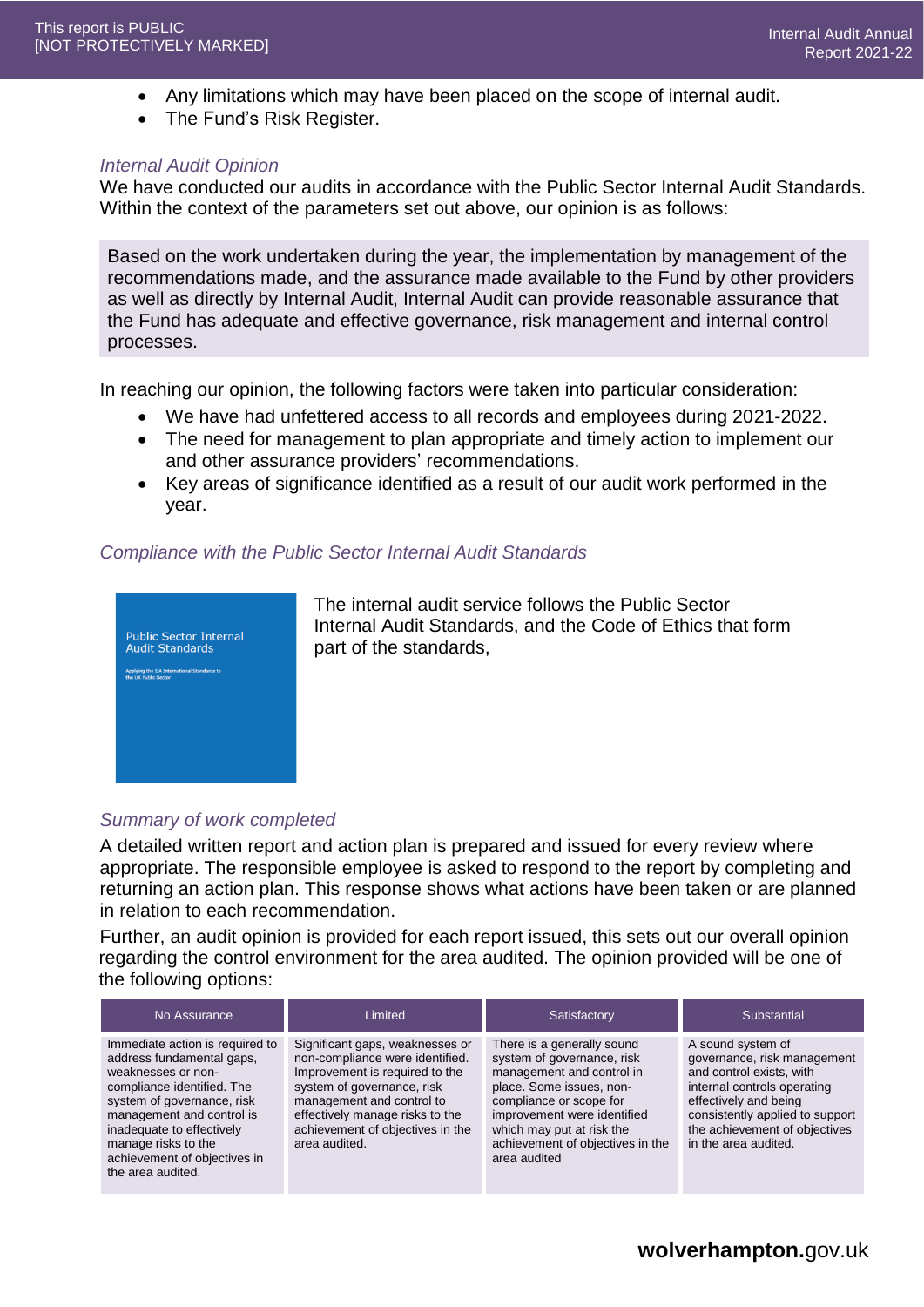# *Summary of audit reviews completed*

The following audit reviews were completed during the 2021-2022 financial year.

|                                         | <b>Recommendations</b> |                          |                |                |                           |                    |
|-----------------------------------------|------------------------|--------------------------|----------------|----------------|---------------------------|--------------------|
| Auditable area                          | Red                    | Amber                    | Green          | <b>Total</b>   | <b>Number</b><br>accepted | Level of assurance |
| Covid-19 Response                       | ۰.                     | $\overline{\phantom{0}}$ | 3              | 3              | 3                         | substantial        |
| <b>Business Continuity</b>              | ۰.                     | $\sim$                   | 5              | 5              | 5                         | satisfactory       |
| <b>Pensions Administration Strategy</b> | ٠                      | $\overline{1}$           | $\overline{4}$ | 5              | 5                         | satisfactory       |
| People Management                       | ٠                      | $\sim$                   | 3              | 3              | 3                         | substantial        |
| <b>Tracing Agents</b>                   |                        | $\blacksquare$           | $\overline{4}$ | $\overline{4}$ | $\overline{4}$            | satisfactory       |
| Payroll                                 |                        | ٠                        | 1              | 1              |                           | substantial        |
| <b>Employer Covenants</b>               |                        | $\overline{2}$           | $\overline{2}$ | $\overline{4}$ | $\overline{4}$            | satisfactory       |
| <b>Contributions Monitoring</b>         | ۰.                     | $\overline{2}$           | 5              | $\overline{7}$ | 7                         | satisfactory       |
| <b>Payment Authorisations</b>           |                        | $\mathbf{1}$             | 3              | 4              | 4                         | satisfactory       |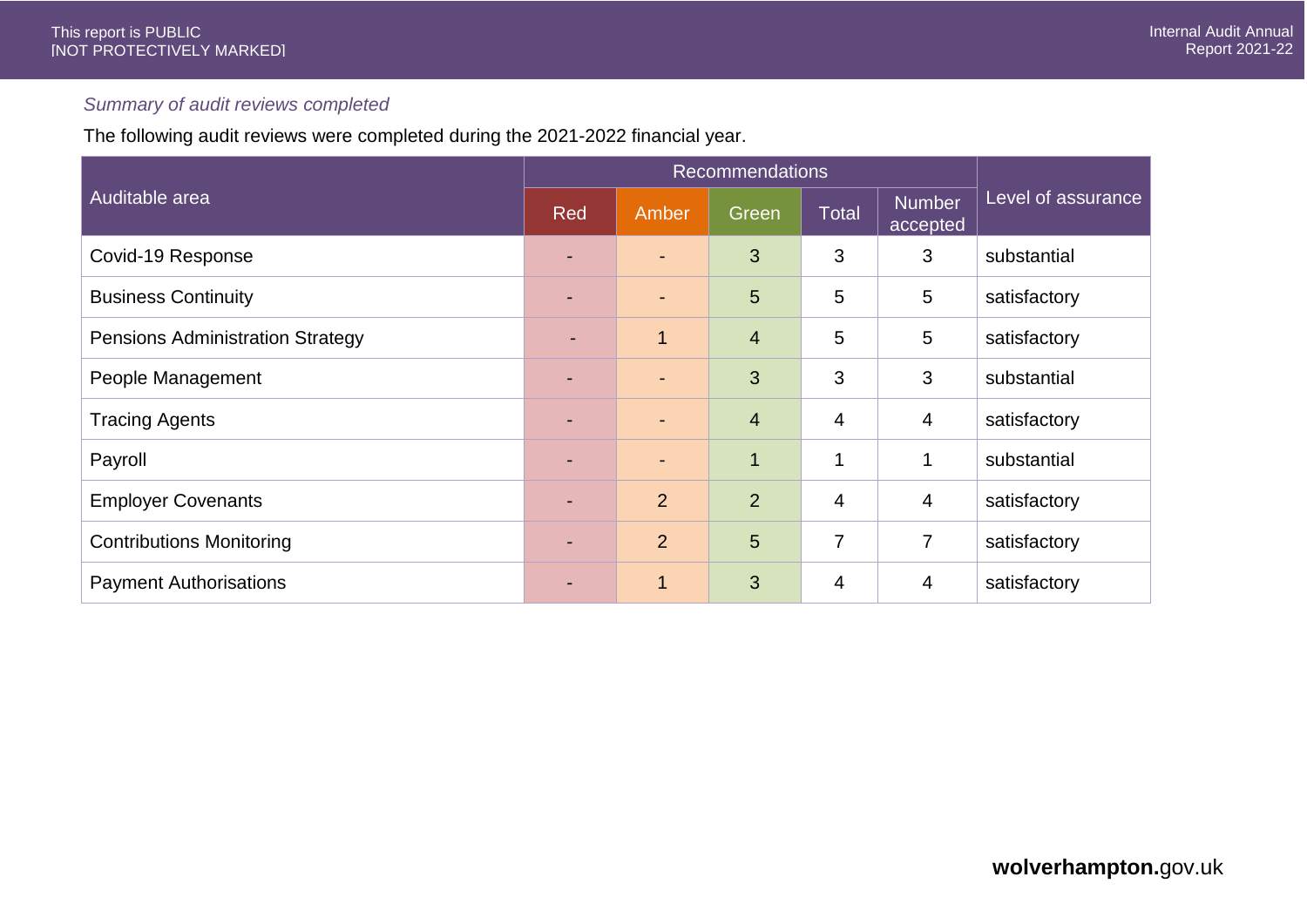# **Key findings and recommendations**

#### **Covid-19 Response**

An audit of the response to Covid-19 was undertaken. The audit referred to guidance from industry recognised organisations, such as The Pensions Regulator (TPR) and the Pensions Administration Standards Association (PASA). Three minor recommendations were made and agreed with management around the recording of actions, feedback and guidance within minutes.

Examples of good practice were noted, including:

- The Fund had representation on the Council's City Strategic Coordinating Group and the City Tactical Management Group.
- Clear division of work and responsibility areas were assigned to the senior management team, with increased frequency of meetings.
- A high-level review of the early guidance issued by TPR and PASA confirmed that the Fund did provide the priority services highlighted.
- A range of actions were taken to address operational issues caused by Covid-19 (for example, the call centre remained open, frequently asked questions were added to the website, staff were redeployed to areas where increased workflows were identified).
- The Government's Notify service was invoked as an option to communicate with staff.
- The well-being of staff was considered, evidenced by employee surveys, regular briefings and signposting to Mental Health First Aiders.
- Monitoring of key information was undertaken. (For example, UPM workflow monitoring, volume of incoming post, telephone call centre monitoring).
- Covid-19 risks were reported to Pensions Committee
- Management were aware of the need to undertake a lessons learnt exercise from the Covid-19 response.

#### **Business Continuity**

An audit of Business Continuity was completed. The audit referred to industry recognised guidance such as the Business Continuity Institute, on how the business continuity framework should be implemented, monitored and reviewed.

We identified a small number of administrative issues to improve the overall provision of business continuity within the Fund. A key issue was the need to establish a stronger working relationship with the Council's Resilience team.

During our review we identified examples of good practice relating to:

- Annual business continuity awareness training was delivered to all employees.
- A business continuity plan for Fund activities was in place.
- Within the business continuity plan, owners for response objectives were stated, together with a communications strategy, and required resources identified.
- Recovery times for Fund activities were also stated.

## **Pensions Administration Strategy**

An audit review of the arrangements in place to monitor performance measures within the Pensions Administration Strategy (PAS) was undertaken. As employer numbers continue to increase, with over 780 employers at the time of audit, the PAS has a significant role in assisting the Fund deliver services.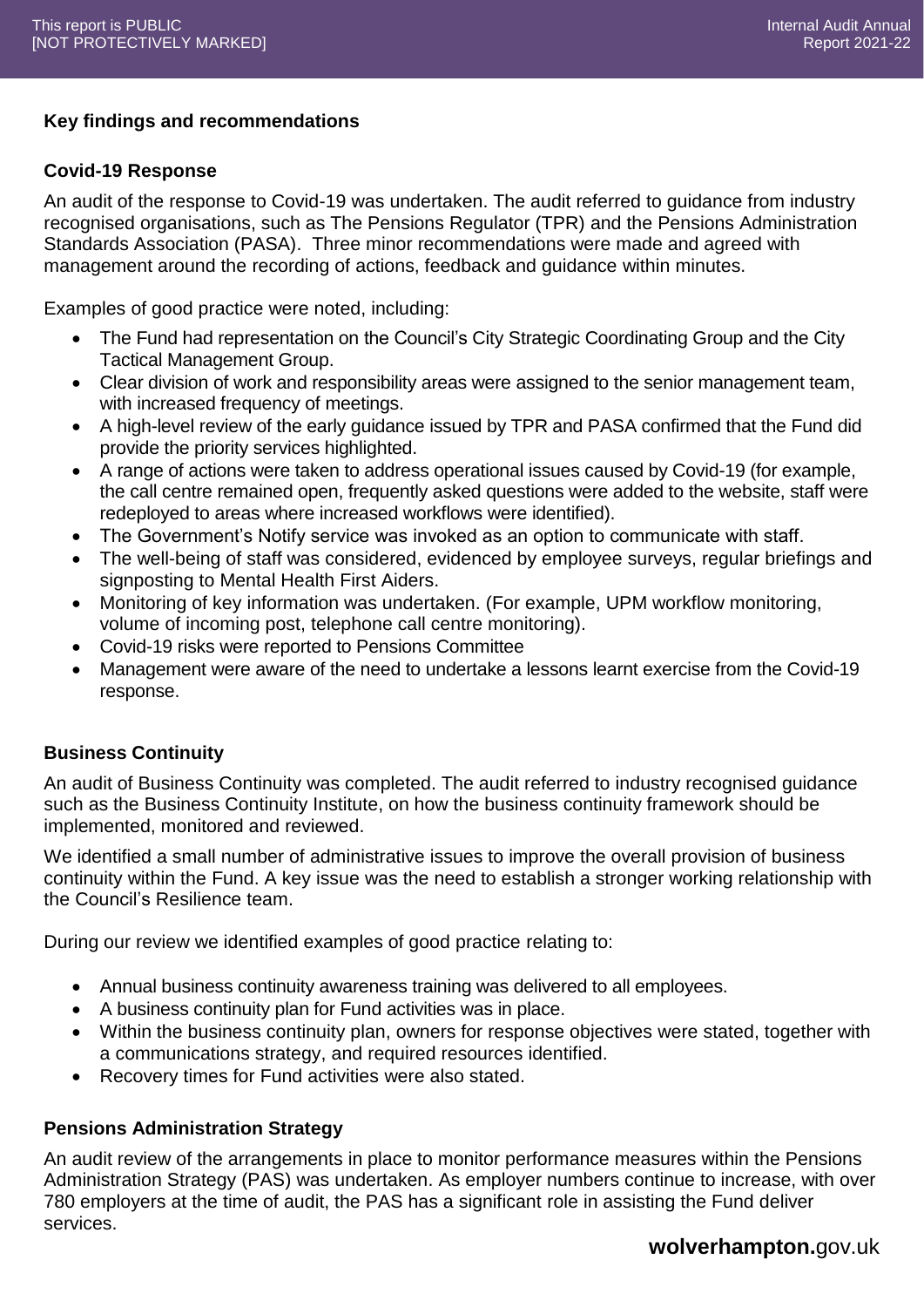We identified one amber issue, relating to the need for a clear link between duties to be undertaken as detailed in the PAS and monitoring undertaken by the Fund. We noted that the PAS could be used as a key document to monitor both employer and Fund performance. The provision of automated reporting on key PAS duties is essential due to the numbers of scheme employers and limited Fund resources.

During our review we identified the following examples of good practice:

- The Pension Administration Scheme (PAS) had been recently reviewed and presented to the Pensions Committee.
- There was a clear allocation of duties for scheme employers and the Fund.
- Regular reporting took place to both the Pensions Committee and Board on Fund performance.
- Internal reporting was also evidenced to SMT on scheme employers' performance.

# **People Management**

An audit review of the accuracy and validity of data available to monitor the Fund's workforce planning and people development strategy was completed. The 'Our People Strategy' aims to ensure people felt confident and effective in their roles to help drive improved efficiency and productivity.

We identified that Fund employees remain the responsibility of the Council and the Fund continues to develop its people strategy to support the development of its workforce, noting its priority to become a people development champion. In consideration of the specific and technical roles required to support the pension service, the Fund has developed its own approach to supporting and appraising its officers. While noted as distinct from the Council approach, we have acknowledged the robustness of the Fund's support for its people. It was agreed that this issue would be explored with the wider Council Human Resources team.

We also noted many areas of good practice regarding employee engagement, performance monitoring, development opportunities and wellbeing initiatives.

# **Tracing Agents**

An audit of the methods used to trace members of the Fund was undertaken. The Fund relies on members and their representatives to notify any changes in circumstances such as changes of address or notification of a death. If, for example, a member changes address and does not notify the fund, communication may become difficult and in the case of a deferred member, their pension may not be paid or they may experience delays.

To satisfy the Pensions Regulator, the fund is required to demonstrate that reasonable efforts have been made to keep records up to date.

We identified good practice associated with maintaining accurate member contact details and mortality screening. This included:

- The use of a specialist third party to provide a member tracing and mortality services.
- Compliance with GDPR requirements, by the publication of tracing methods on the Fund website.
- Quarterly checks of deferred members to validate and update their contact details in preparation for the Pension Fund contacting them regarding commencement of their pension.
- the pension payroll is checked against the Government death records.
- Annually all pensioners living overseas are required to provide evidence that they are alive. Where a satisfactory response is not received, payments are suspended.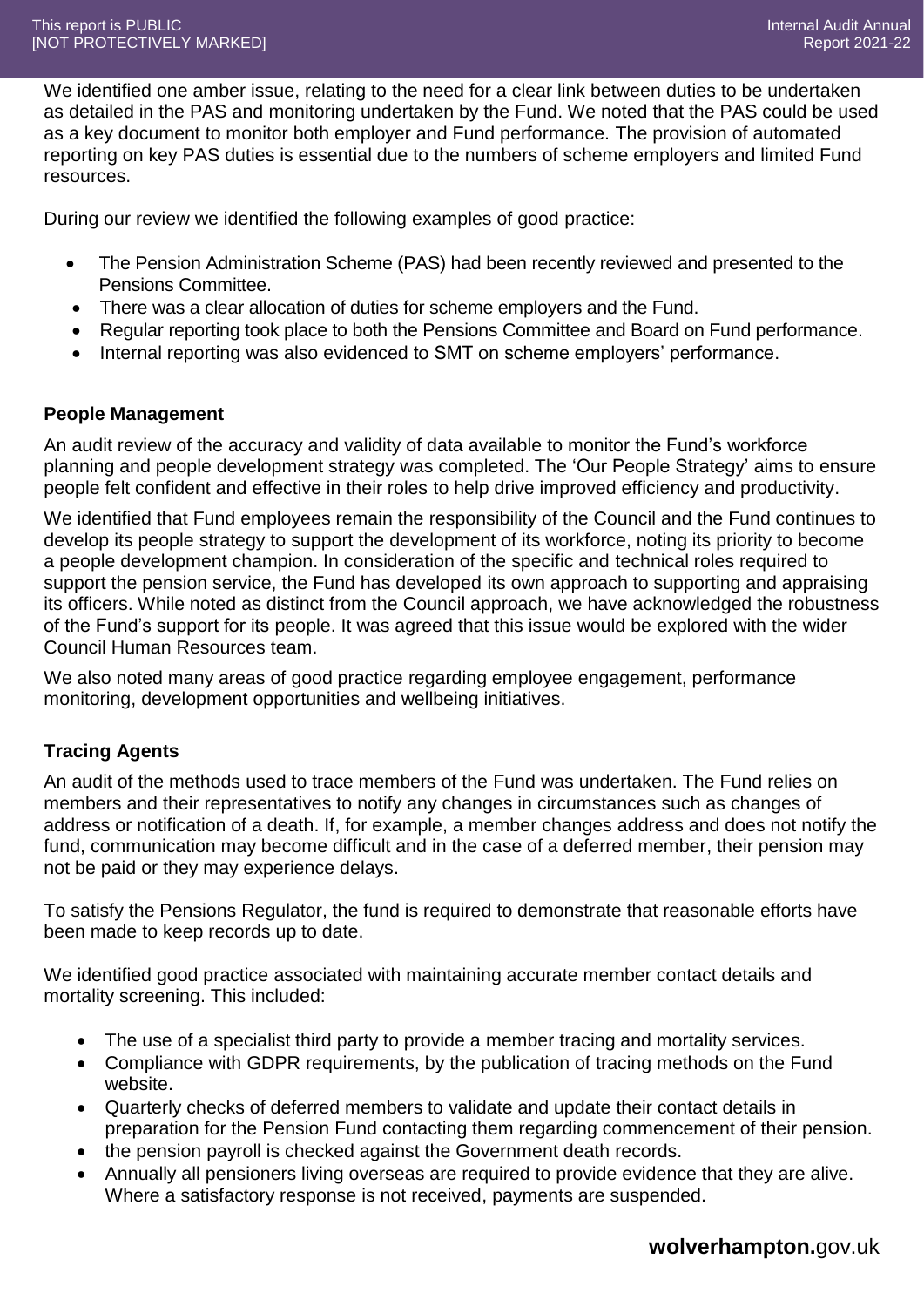Every two years the Pension Fund participates in the Cabinet Offices National Fraud Initiative data matching exercise which matches the Pensions Payroll to the DWP deceased records.

We noted some administrative issues to improve the overall provision of the tracing and mortality screening arrangements. These included periodic market testing of external tracing providers, improved reporting of results and the development of a terms of reference for the review panel which considers actions for hard to trace members

# **Payroll Review**

A review of the controls in place for the monthly payroll was undertaken. We found robust, embedded procedures around:

- the establishment and accurate payment of new starters and leavers
- the appropriate processing of amendments to payroll data
- routine payroll runs were subject to validation checks
- overall performance monitoring was in place via the use of key performance indicators

A review of user access identified that there was a high number of internal super users associated with the payroll system. This is due to payroll forming one element of the Fund's main administration system (UPM). Access for super users cannot be restricted to specific functions. For payroll, this allows access to initiation, processing or completion/authorisation for processes relating to individual members. It was acknowledged that, as a compensating control, processes required the involvement of two users and leaves a documented audit trail. We recommended that that super user access is regularly reviewed. This was agreed by management.

# **Employer Covenants**

The audit reviewed how covenants were reviewed and monitored. We evidenced appropriate controls around:

- governance and monitoring arrangements were in accordance with the Funding Strategy Statement. Reports were presented to Pensions Committee regarding the employer watchlist, valuations and covenants.
- Guidance on how to use the employer covenant monitoring spreadsheet had been established. Further, the spreadsheet was updated regularly and reviewed by the external covenant advisors.
- Trend analysis from covenant ratings was retained on a yearly basis.

However, we noted that there was an incomplete trail of supporting evidence from the employer covenant monitoring spreadsheet to final watchlist / triennial covenant outcome list. Further, there was limited evidence to support follow-up actions and engagement activities taken as a result of the outcomes from covenant monitoring. Both issues have been discussed with management and appropriate actions agreed.

## **Payment Authorisations**

An audit of payment controls assessed the controls and authorisations for payments, including investment transactions, operational payments sourced from UPM (such as death grants, transfers out), and invoice payments. The audit focused on large value payments (those over £100,000).

We noted that operational practices for invoice processing, investment and treasury transactions required heads of service or a senior finance manager to approve the payment/transaction, with at least two independent employees involved in the payment of all transaction types. Further, procedures for processing payments from the Accounts Payable system in Business World have been documented.